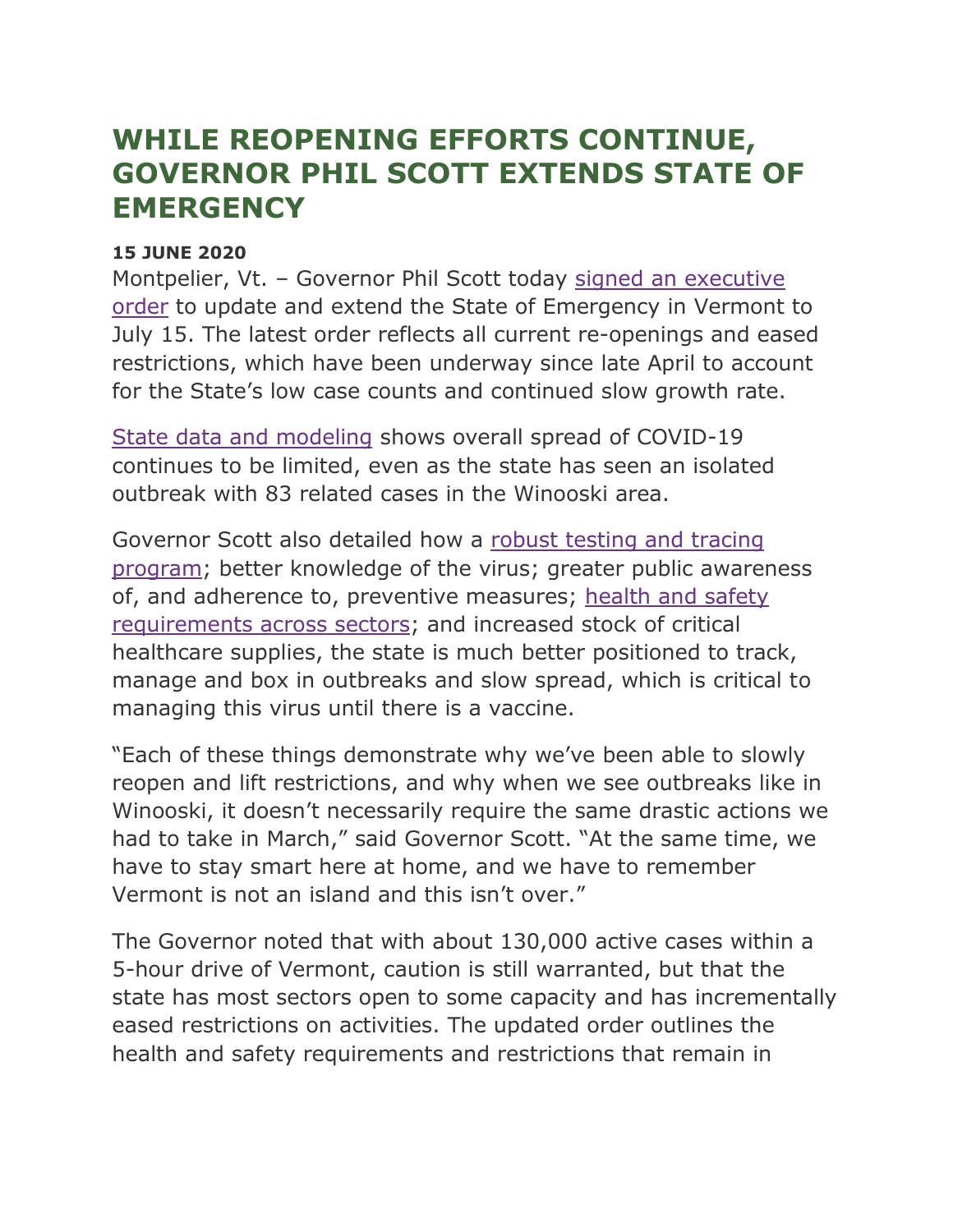place, while authorizing the continued incremental reopening of sectors under the guidance of the Vermont Department of Health.

"I know that with every move we make, some believe it's way too much, too fast and others believe it's way too little and too slow. I hear and understand the concerns on both sides but there are no easy answers or simple solutions and there is certainly no road map," added the Governor. "So, we'll continue to move forward under the guidance of our health experts and based on the trends we're seeing both in Vermont and around us. If we get everything open in the right way and continue to test and trace to fight outbreaks, then we won't have to retreat."

The State of Emergency declaration is necessary to continue to manage and respond to this public health crisis. It gives the Governor the ability to activate numerous tools for response efforts, including protection for residents of long term and other medical facilities, licensing and regulatory flexibility to facilitate response efforts, health and safety requirements, federal emergency funding, and expanded access to needed services like housing, meal delivery and unemployment insurance.

"I know this has felt like a long journey already and so much uncertainty remains. But if we continue to stay smart, committed to each other. and, above all else, united together in this fight,we will get through this," concluded Governor Scott.

To view the newly amended and restated Executive Order 01-20, which extends the State of Emergency, visit [https://governor.vermont.gov/content/amended-and-restated](https://governor.vermont.gov/content/amended-and-restated-executive-order-no-01-20)[executive-orde....](https://governor.vermont.gov/content/amended-and-restated-executive-order-no-01-20)

To view restart status for all sectors, visit [https://accd.vermont.gov/news/update-new-work-safe](https://accd.vermont.gov/news/update-new-work-safe-additions-stay-home-stay-safe-order)[additions-stay-home-s....](https://accd.vermont.gov/news/update-new-work-safe-additions-stay-home-stay-safe-order)

For more information on: